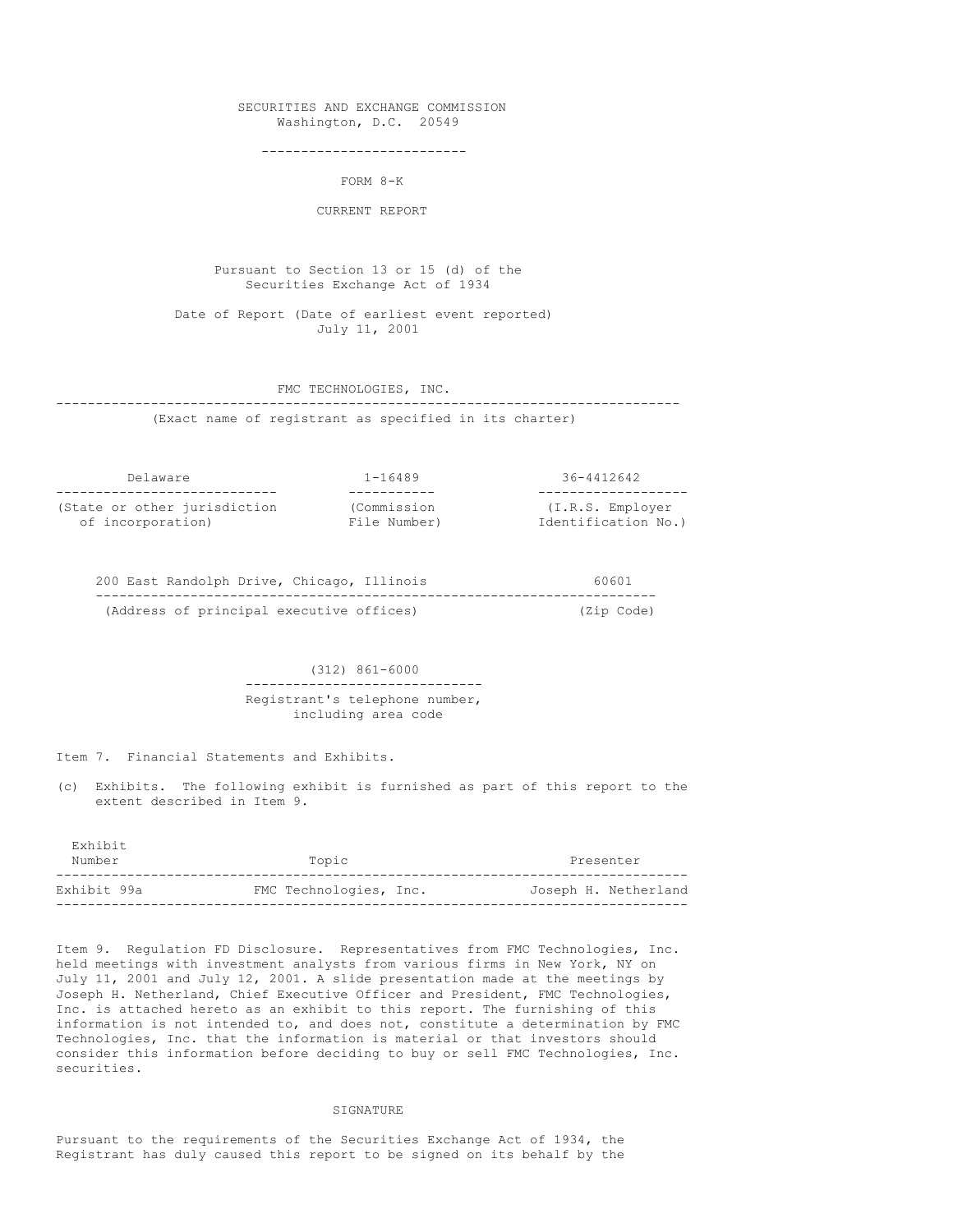FMC TECHNOLOGIES, INC.

By /s/ Ronald D. Mambu ---------------------------- Ronald D. Mambu Vice President and Controller

Date: July 12, 2001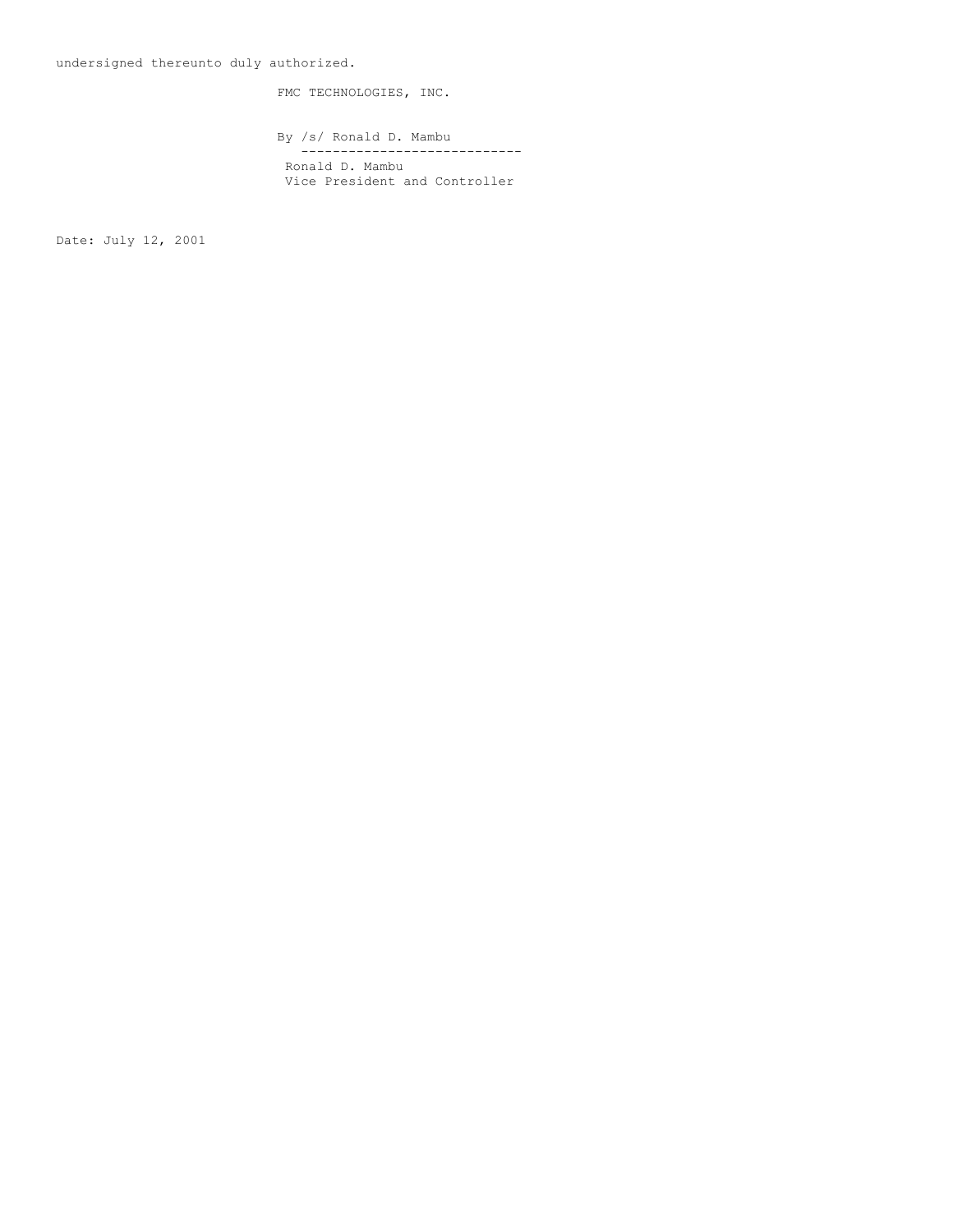FMC Technologies **Exhibit 99.a** 

Slide 1

IPO Summary

Common Stock Offered 11,050,000 shares<br>Over-allotment Option 1,657,500 shares Over-allotment Option Common Stock Outstanding after 65,000,000 shares the Offering (excl. over-allotment) Offering Price per Share \$20.00 Use of Proceeds To repay indebtedness<br>
NYSE Symbol **The Contract Contract Contract Contract Contract Contract Contract Contract Contract Contract Contract Contract Contract Contract Contract Contract Contract Contract Cont** NYSE Symbol First Trade Date  $June$  14/th/<br>Spin-off/Split-off By December By December 31, 2001 -------------------------------------------------------------------------------- Slide 2 -------------------------------------------------------------------------------- Experienced Management Team Team Years with FMC Corporation -------------------------------------------------------------------------------- Joseph H. Netherland 28 Chief Executive Officer and President Georgia Tech, Wharton Board Member: API, NAM, NOIA, PESA Past Chairman: PESA -------------------------------------------------------------------------------- William H. Schumann Senior Vice President and Chief Financial Officer UCLA, USC -------------------------------------------------------------------------------- Peter D. Kinnear 29 Vice President, Energy Production Systems Vanderbilt, University of Chicago Board Member & Past Chairman: NFPA -------------------------------------------------------------------------------- Robert L. Potter 27 Vice President, Energy Processing Systems Rice University -------------------------------------------------------------------------------- Charles H. Cannon, Jr. Vice President, FoodTech & Airport Systems US Naval Academy, University of Chicago Board Member: Food Processing Machinery & Supplier Association --------------------------------------------------------------------------------

\_\_\_\_\_\_\_\_\_\_\_\_\_\_\_\_\_\_\_\_\_\_\_\_\_\_\_\_\_\_\_\_\_\_\_\_\_\_\_\_\_\_\_\_\_\_\_\_\_\_\_\_\_\_\_\_\_\_\_\_\_\_\_\_\_\_\_\_\_\_\_\_\_\_\_\_\_\_\_\_

Slide 3

Investment Highlights

. Premier late-cycle oilfield services business focused on deepwater

. Strong industry positions based on leading technologies (#1 or #2 in all major products)

\_\_\_\_\_\_\_\_\_\_\_\_\_\_\_\_\_\_\_\_\_\_\_\_\_\_\_\_\_\_\_\_\_\_\_\_\_\_\_\_\_\_\_\_\_\_\_\_\_\_\_\_\_\_\_\_\_\_\_\_\_\_\_\_\_\_\_\_\_\_\_\_\_\_\_\_\_\_\_\_

. Leader in subsea production systems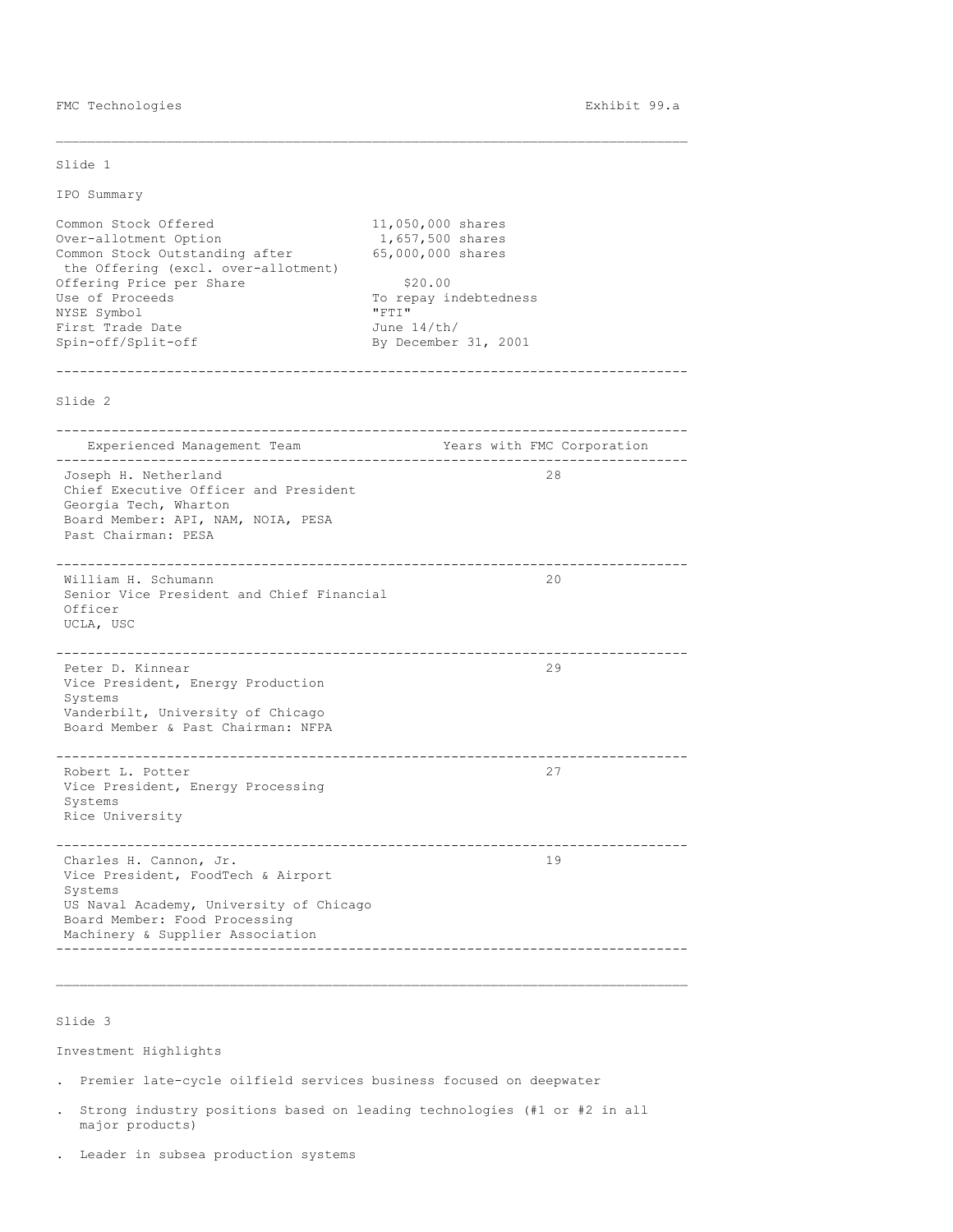- Leader in subsea tree installations and awards
- Strong customer relationships with leading offshore producers
- . Proven track record of growth
- . Experienced management team

#### Slide 4

[Photos of Energy Production and Processing Systems; FoodTech and Airport Systems]

Powerful Combination of Leading Businesses

| . Strong Growth<br>$(CAGR 1994 - 2000)$  | Revenue        | EBITDA $/(1)/$ |
|------------------------------------------|----------------|----------------|
| Production Systems<br>Processing Systems | 16.2%<br>11.6% | 49.7%<br>42.4% |
|                                          |                |                |
| Energy Systems                           | 14.5%          | 46.3%          |
| FoodTech                                 | 10.4%          | 25.2%          |
| Airport Systems                          | 12.5%          | 39.6% / (2)/   |

/(1)/ EBITDA from continuing operations w/ allocated corporate overhead.

\_\_\_\_\_\_\_\_\_\_\_\_\_\_\_\_\_\_\_\_\_\_\_\_\_\_\_\_\_\_\_\_\_\_\_\_\_\_\_\_\_\_\_\_\_\_\_\_\_\_\_\_\_\_\_\_\_\_\_\_\_\_\_\_\_\_\_\_\_\_\_\_\_\_\_\_\_\_\_\_

/(2)/ Airport CAGR shown excluding Corporate Overhead.

## Slide 5

How We Built the Business

[Combination Chart]

(Sales \$Millions)

|                    | '87                             | '88 | 92' 91' 90' 199' |                    | 193                | 194               | 195                          | 196               | 197                               | 198           | 199   | .001            |
|--------------------|---------------------------------|-----|------------------|--------------------|--------------------|-------------------|------------------------------|-------------------|-----------------------------------|---------------|-------|-----------------|
| Sales<br>SMillions | 400                             | 425 | 450 500 600 700  |                    | 800                | 980               | 1,362                        | 1,690             | 2,032 2,186                       |               | 1,953 | 1,875           |
|                    | Improved<br>family of<br>valves |     |                  | Subsea investments | Kongsberg<br>SOFEC |                   | National Oilwell<br>Manifold | Smith<br>Meter    | Deep-<br>water<br>Ivest-<br>ments | CBV<br>Brazil |       |                 |
|                    |                                 |     |                  |                    |                    | Jetway<br>Systems |                              | Frigo-<br>Scandia |                                   |               |       | North-<br>field |
|                    |                                 |     |                  |                    |                    |                   |                              | Stein             |                                   |               |       | Allen           |
|                    |                                 |     |                  |                    |                    |                   |                              |                   |                                   |               |       |                 |

--------------------------------------------------------------------------------

## Slide 6

Strategy

- . Pursue innovation and technology
- . Provide technology driven, mission critical products and services
- . Focus on high growth sectors
- . Maintain and expand alliances with industry leaders
- . Focus on growth in profits and return on capital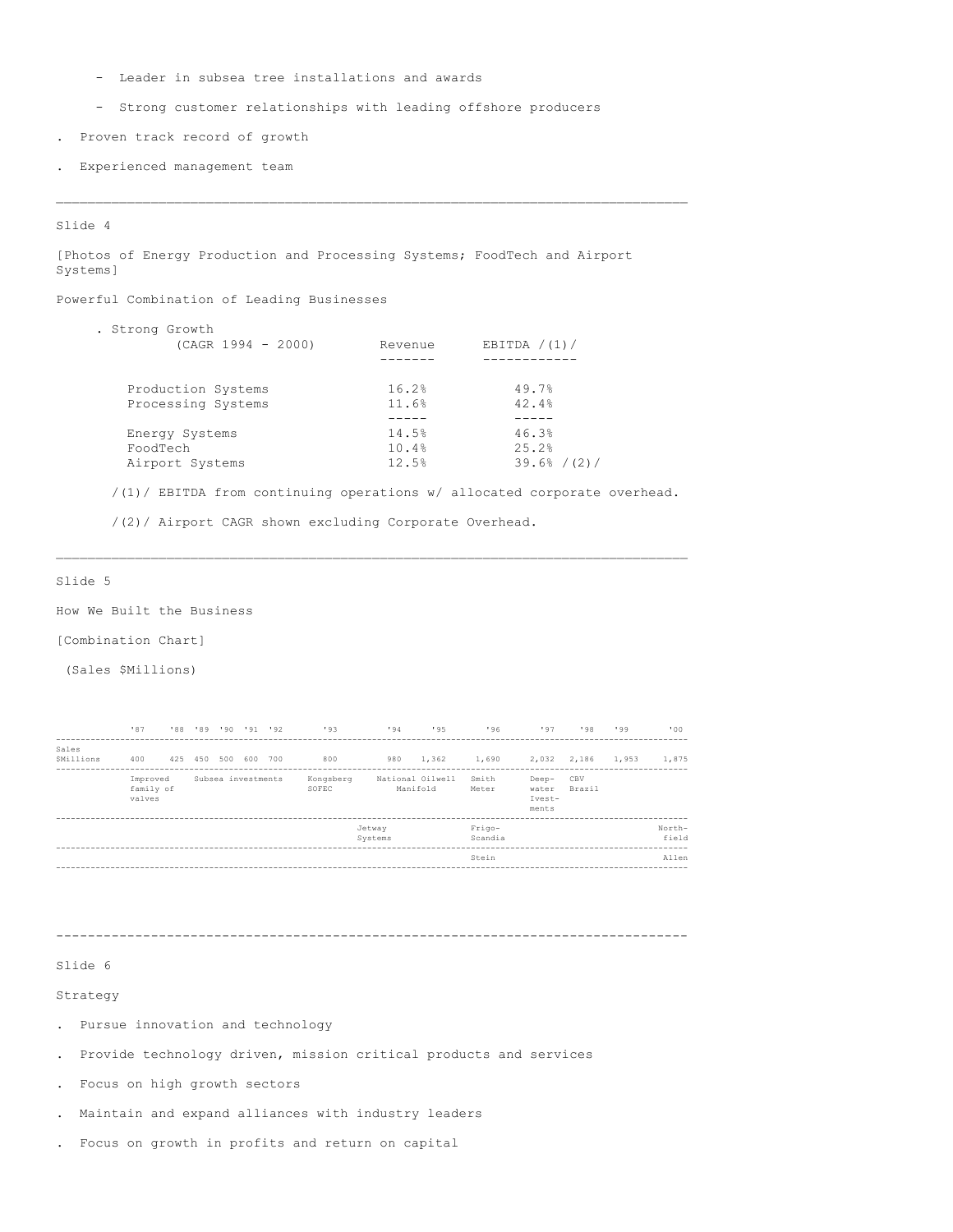-------------------------------------------------------------------------------- Slide 7 Energy Systems Demonstrated Growth [2 column graphs] Graph #1 Sales (\$M) 1994 \$ 460 1995 \$ 769 1996 \$ 949  $1997$  \$ 1,144<br>1998 \$ 1,321 1998 \$ 1,321 1999 \$ 1,129 2000 \$ 1,037 14.5% CAGR ---------- Graph #2 EBITDA (\$M) (1)<br>1994 \$9 1994 \$ 9 1995 \$ 18<br>1996 \$ 47  $1996$  \$<br>1997 \$  $\frac{47}{98}$ 1998 \$ 109 1999 \$ 106 2000 \$ 83 46.3% CAGR (1) Includes allocated corporate overhead EBITDA is from continuing operations -------------------------------------------------------------------------------- -------------------------------------------------------------------------------- Slide 8 Energy Systems Leading Technologies [6 color photos] Subsea Tree with Controls Subsea Manifolds FPSO/Turret Mooring System Fluid Control Products Surface/TLP Well Systems Loading Systems -------------------------------------------------------------------------------- Slide 9 Energy Systems Leading Industry Positions Industry Position ----------------- Subsea systems<br>
Floating Production (Mooring Systems) 1 Floating Production (Mooring Systems) 2<br>
Surface 2 Surface Fluid Control 1 Loading Systems 1<br>
Measurement Solutions 1<br>
2 Measurement Solutions 2 Source: Simmons & Co. International, Boston Consulting Group, Spears and Associates, Quest, FMC Technologies Internal --------------------------------------------------------------------------------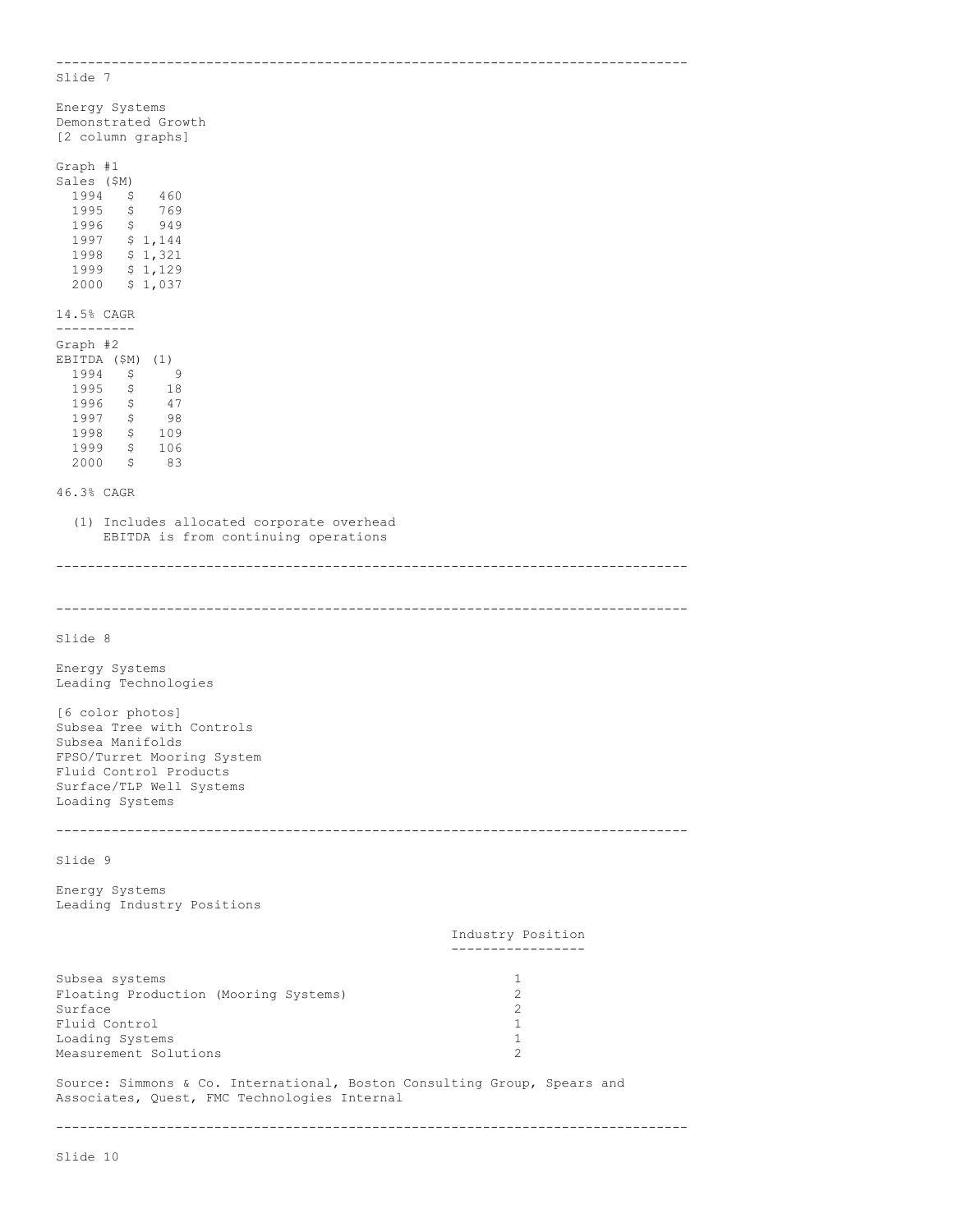[Color Illustrations] Metering & Control Systems Surface Well Systems Subsea Drilling Systems Light Well Intervention Tension Leg Platforms Floating Production Storage & Offloading Vessels Turret Mooring Systems Standard Subsea Trees Subsea Processing Smart Well Control Systems Subsea Template Systems ROV Tie-In Systems Subsea Manifold Guidelineless Deepwater Trees -------------------------------------------------------------------------------- -------------------------------------------------------------------------------- Slide 11 Growing Worldwide E & P Spending [Column Graph] \$B 1994 \$ 44 1995 \$ 50<br>1996 \$ 64 1996 \$ 64<br>1997 \$ 84 1997 \$ 84<br>1998 \$ 91  $$91$ 1999 \$ 73 2000 \$ 91 2001E \$108 13.7% CAGR Source: John S. Herold, Inc. -------------------------------------------------------------------------------- Slide 12 Increasing Deepwater Spending by Majors Majors' Spending Related to Deepwater [Column Graph]  $$B$  1994  $$ 6.7$ 1995 \$ 8.6 1996 \$10.6<br>1997 \$13.7 \$13.7 1998 \$18.2<br>1999 \$17.3 \$17.3 2000 \$20.4 2001E \$27.5 22.4% CAGR Sources: Douglas-Westwood, Quest Offshore Resources, John S. Herold, Inc. -------------------------------------------------------------------------------- Slide 13 [Area Chart] Rapidly Growing Subsea Tree Market Number of Installed Trees/Year 1994 1995 1996 1997 1998 1999 2000 2001 2002 2003 2004 Asia Pacific 24 6 22 4 4 24 2 8 19 32 44<br>
North Sea 65 63 57 47 53 113 92 77 69 61 58<br>
Brazil 13 16 28 26 35 50 22 35 42 48 56<br>
Middle East 1 4 2 0 0 1 1 North Sea 65 63 57 47 53 113 92 77 69 61 58 Brazil 13 16 28 26 35 50 22 35 42 48 56 1 1 53 113 92 77 69 61<br>
1 1 1 1 2 2 26 35 50 22 35 42 48<br>
1 3 16 28 26 35 50 22 35 42<br>
1 4 2 0 0 1 1 2 3 4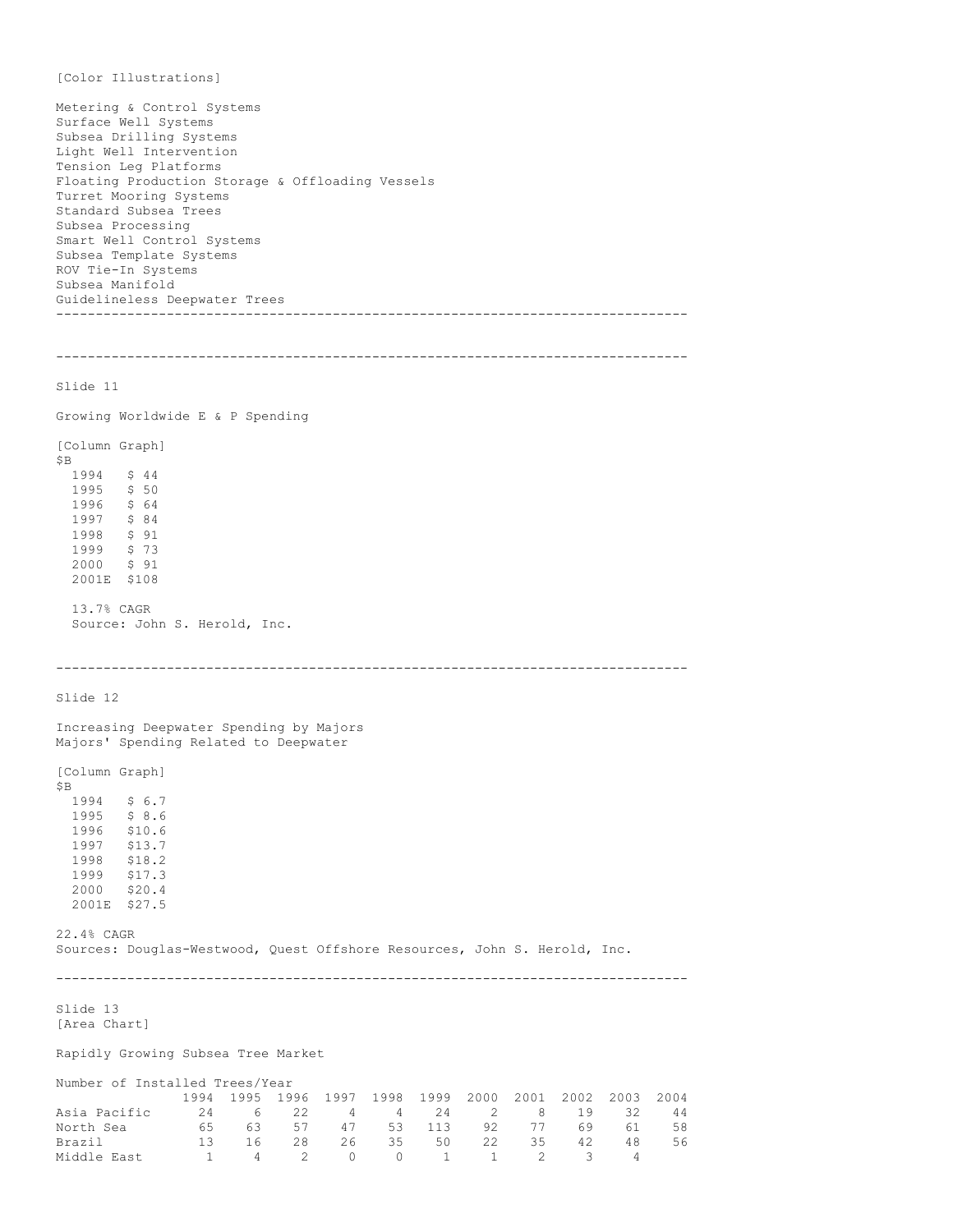Gulf of Mexico 11 18 15 23 18 29 28 32 37 50 62<br>W. Africa 10 1 14 13 4 13 44 48 55 69 80 1 14 13 4 13 44 48 55 69 17.0% CAGR 2000 - 2004 Sources: Quest Offshore and Douglas Westwood -------------------------------------------------------------------------------- Slide 14 Late Cycle Oilfield Services Business [Line Graph] Line 1--Crude oil price per barrel, 1996-2001 Q1 Line 2--Energy Systems Backlog dollars in millions: 1996 \$ 657<br>1997 \$ 750 \$ 750  $\begin{array}{ccc} 1998 & & & \xi & 898 \\ 1999 & & & \xi & 593 \end{array}$ \$ 593 2000 \$ 425 Q1 - 2001 \$ 549 -------------------------------------------------------------------------------- Slide 15 [Chart] Industry Leading Subsea Technology 1977 Enchova EN-1RJS 124m ABB 406 ft<br>1980 Bonito RJS-39 189m FMC 619 ft 1980 Bonito RJS-39 189m FMC<br>
1980 Bonito RJS-39 189m FMC<br>
1983 Pirauna RJS-232 293m Kvaerner<br>
1985 Marimba RJS-284 383m FMC<br>
1988 Marimba RJS-376D 492m FMC 293m Kvaerner 961 ft<br>383m FMC 1,256 ft<br>492m FMC 1,613 ft 1985 Marimba RJS-284 383m FMC 1,256 ft 1988 Marimba RJS-376D 492m FMC 1,613 ft 1988 Marimba RJS-376D 492m FMC 1,613 ft<br>1988 Placid Green Canyon 31 684m ABB 2,244 ft<br>1992 Marlim MRL-9 781m FMC 2,561 ft<br>1994 Marlim MRL-4 1027m FMC 3,366 ft<br>Sholl Monga Sholl Monga 1992 Marlim MRL-9 781m FMC 2,561 ft<br>1994 Marlim MRL-4 1027m FMC 3,368 ft 1994 Marlim MRL-4 1027m FMC 3,368 ft 1997 Shell Mensa 1618m FMC 5,308 ft 1997 Marlim Sul MLS-3 1709m ABB 5,605 ft 1999 Roncador RJS-436 1853m FMC 6,080 ft 2000 Petrobras Roncador 1877m ABB 6,157 ft -------------------------------------------------------------------------------- -------------------------------------------------------------------------------- Slide 16 Gulf of Mexico Deepwater Capex 2001 to 2005 (\$12B) [Pie Chart]  $BP$  25% ExxonMobil 10% Shell 19%<br>
Kerr McGee 19% Exerr McGee 5% 5%<br>Marathon 2% 2% Marathon 2% Chevron Texaco 6%<br>Mariner 4% Mariner 4%<br>TotalFinaElf 5% TotalFinaElf 5% All Others 24% Source: Oil & Gas Journal -------------------------------------------------------------------------------- Slide 17 (Pie Chart) W. Africa Deepwater Capex 2000 to 2005 (\$23.5B)  $BP$  3% Chevron Texaco 17%<br>Shell 9% Shell Triton 4%<br>ExxonMobil 23%

ExxonMobil 23%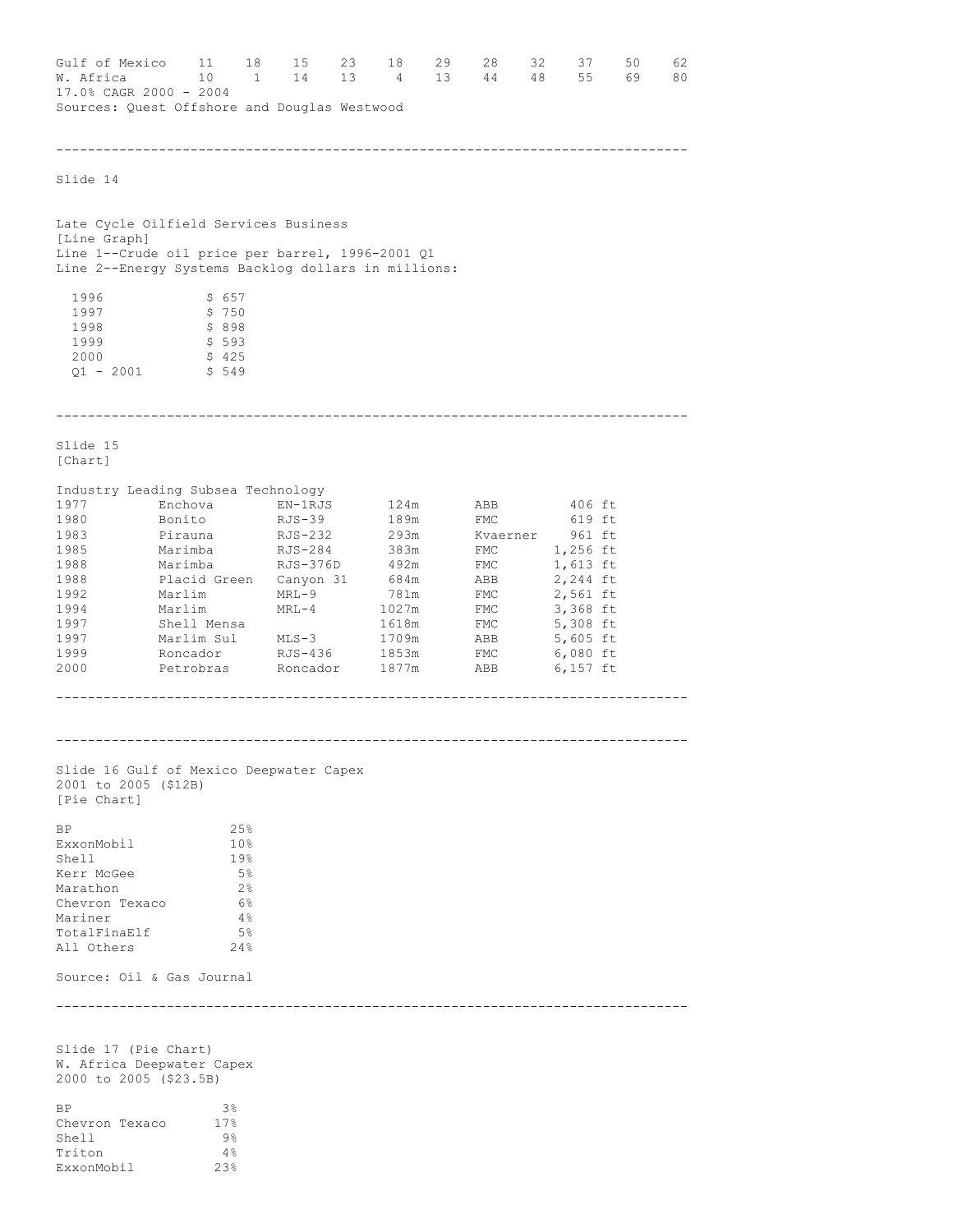Statoil 3% TotalFinaElf 41%

Source: Douglas Westwood

--------------------------------------------------------------------------------

Slide 18 (Pie Chart)

Brazil Deepwater Capex 2000 to 2005 (\$14B)

| Petrobras      | 70%               |
|----------------|-------------------|
| Aqip           | $2$ $\frac{6}{2}$ |
| <b>BP</b>      | 3%                |
| Amerada Hess   | $2$ $\frac{6}{2}$ |
| Chevron Texaco | 3%                |
| Coastal        | 2.8               |
| Devon          | $2$ $\frac{6}{2}$ |
| Enterprise     | 4%                |
| ExxonMobil     | $2$ $\frac{6}{2}$ |
| Kerr McGee     | $2$ $\frac{6}{2}$ |
| Shell          | 3%                |
| TotalFinaElf   | 3%                |
| Unocal         | つら                |
|                |                   |

Source: Brazil Energy --------------------------------------------------------------------------------

Slide 19 (Bar Graph)

Alliances with Leading Offshore Producers Subsea Completions by Operator 2001 to 2006

Completions:

|                     | Number of completions                 |
|---------------------|---------------------------------------|
|                     | (approximate plot<br>points on graph) |
| TotalFinalElf*      | 325                                   |
| Petrobras*          | 298                                   |
| $BP*$               | 230                                   |
| Royal Dutch/Shell*  | 180                                   |
| ExxonMobil          | 145                                   |
| ChevronTexaco       | 143                                   |
| Norsk Hydro*        | 125                                   |
| Statoil*            | 80                                    |
| Conoco*             | 50                                    |
| BHP Petroleum       | 48                                    |
| Marathon Oil        | 47                                    |
| PetroCanada*        | 46                                    |
| Sakhalin Coop       | 46                                    |
| Wapet               | 46                                    |
| Murphy Oil          | 46                                    |
| Anadarko*           | 46                                    |
| Enterprise Oil      | 45                                    |
| Woodside Petroleum* | 45                                    |
| Triton Energy       | 4.5                                   |
| Unocal*             | 45                                    |
| Kerr-McGee*         | 43                                    |
| BritGas E&P*        | 42.                                   |
| INPEX               | 41                                    |
| Amerada-Hess        | 41                                    |
| Mariner Energy      | 41                                    |
| Husky Oil           | 40                                    |
| Pemex               | 37                                    |
| Phillips*           | 37                                    |
| Agip*               | 37                                    |

\* Predominantly FMC accounts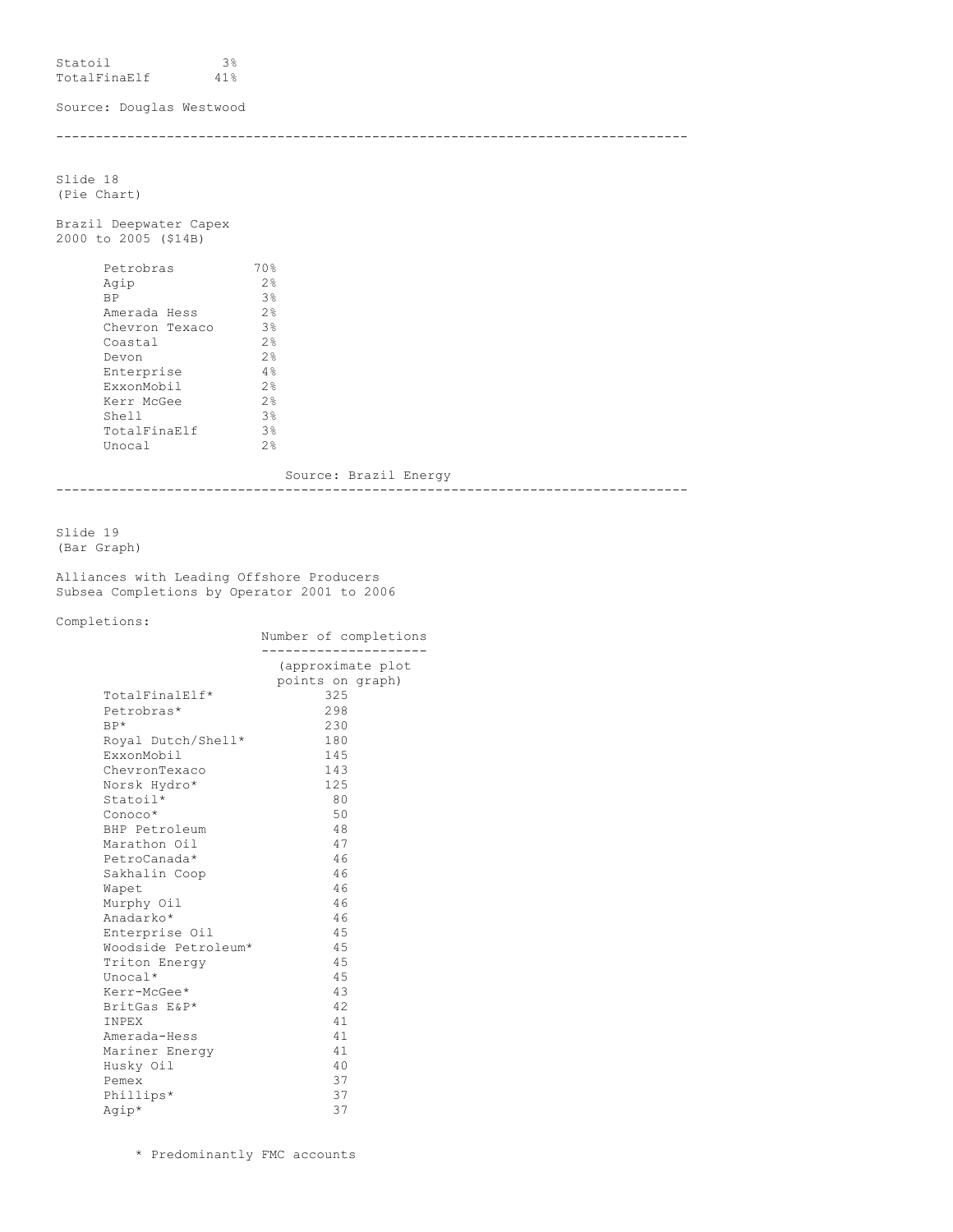Source: Quest Offshore -------------------------------------------------------------------------------- Slide 20 (Two Bar Graphs) FoodTech Demonstrated Growth Sales (\$M) 1994 \$316 1995 \$307 \$470 --------------<br>\$581 10.4% CAGR 1997 \$581 10.4% CAGR 1998 \$549 -------------- 1999 \$537 \$573 EBITDA (\$M)/(1)/  $$ 18$  $1995$ <br>  $5 25$ <br>  $1996$ <br>  $5 31$ 1996 \$ 31 -------------- 25.2% CAGR 1998 \$ 58 --------------  $$65$ 2000 \$ 69

/(1)/ Includes allocated corporate overhead EBITDA is from continuing operations

## Slide 21

FoodTech Leading Technologies

| ------                                                             | Industry<br>Position |  |  |
|--------------------------------------------------------------------|----------------------|--|--|
| Citrus Extractors                                                  |                      |  |  |
| Convenience Food Systems                                           | $\mathcal{L}$        |  |  |
| Freezing Technologies                                              |                      |  |  |
| Sterilization Technologies                                         |                      |  |  |
| [3 Photos: Spiral Freezer; Citrus Extractor; Flat Product Freezer] |                      |  |  |
|                                                                    |                      |  |  |

Sources: McKinsey, FMC Technologies Internal --------------------------------------------------------------------------------

## Slide 22

FoodTech Market Outlook

- . Growth will be driven by
	- Industry focus on efficiency and food safety

 $\mathcal{L}_\text{max}$ 

- Growth in convenience food market
- Aftermarket service/installed base

Slide 23 [Two Bar Graphs]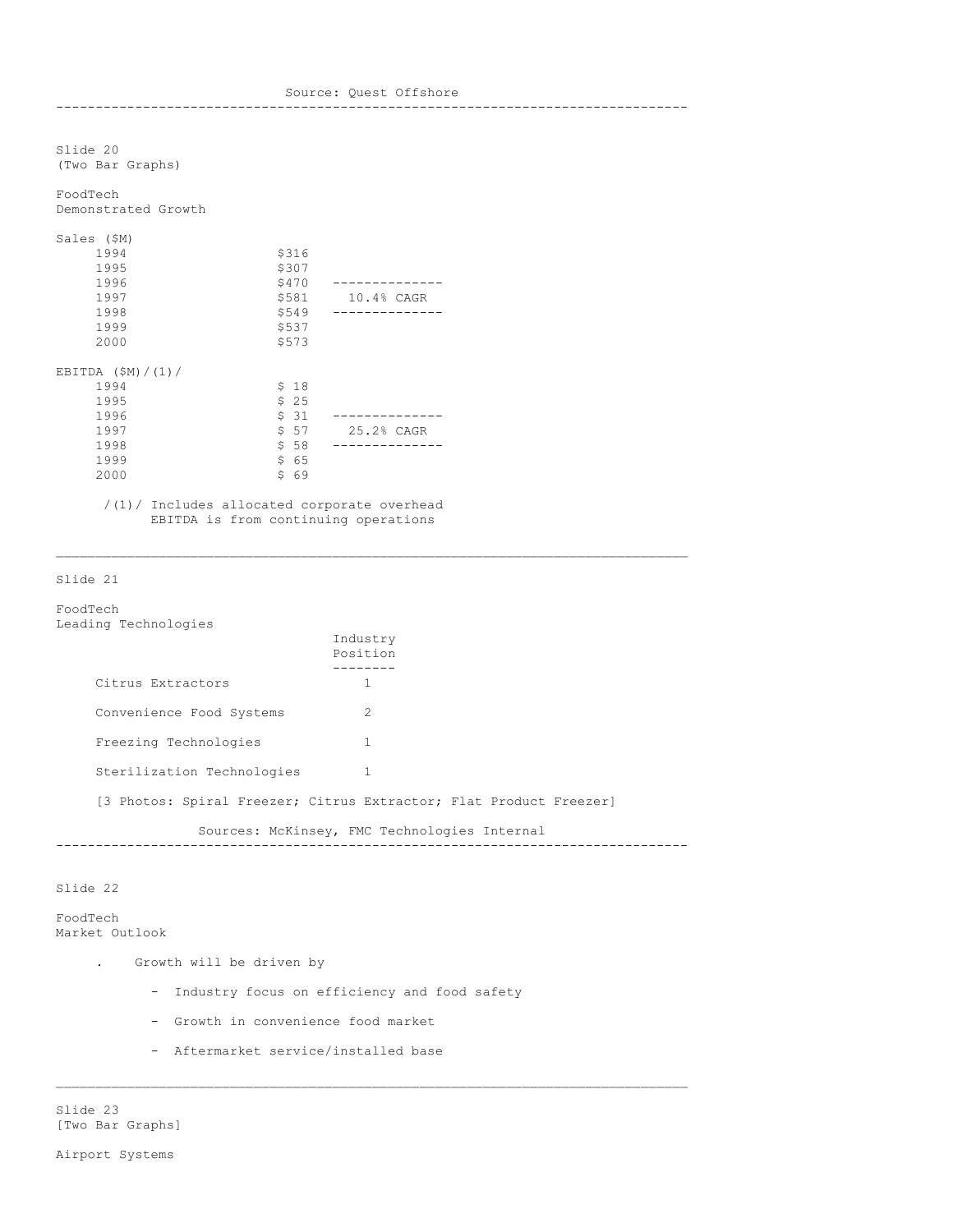Demonstrated Growth Sales (\$M) 1994 \$132<br>1995 \$207 1995 \$207 1996 \$257 -------------- 1997 \$310 12.5% CAGR 1998 \$320 -------------- 1999 \$291 2000 \$267 EBITDA  $(SM)/(1)/$  $1994$ <br>  $3995$ <br>  $510$  $$10  
$16$ 1996 \$ 16 -------------- 1997 \$ 23 39.6% CAGR 1998 \$ 27 --------------  $\begin{array}{cc} \texttt{\$} & 11 \\ \texttt{\$} & 13 \end{array}$ 2000 /(1)/ EBITDA from continuing operations; includes allocated corporate overhead CAGR calculated w/out allocated corporate overhead  $\mathcal{L}_\text{max}$ Slide 24 Airport Systems Leading Technologies Industry Position -------- Cargo Loaders 1 Passenger Boarding Bridges 1 [3 Photos: Military Loader, Passenger Boarding Bridge; Commercial Loader] Sources: McKinsey, FMC Technologies Internal -------------------------------------------------------------------------------- Slide 25 Airport Systems Market Outlook . Passenger traffic forecast to grow (5% CAGR) . Airline fleet forecast to double between 1999 and 2019 (4.3% CAGR) . High installed base drives aftermarket growth - 5,500 Cargo Loaders - 5,000 Passenger Boarding Bridges - 750 Deicers - 700 Push-back tractors Source: Boeing Market Outlook -------------------------------------------------------------------------------- Slide 26

\_\_\_\_\_\_\_\_\_\_\_\_\_\_\_\_\_\_\_\_\_\_\_\_\_\_\_\_\_\_\_\_\_\_\_\_\_\_\_\_\_\_\_\_\_\_\_\_\_\_\_\_\_\_\_\_\_\_\_\_\_\_\_\_\_\_\_\_\_\_\_\_\_\_\_\_\_\_\_\_

Financial Summary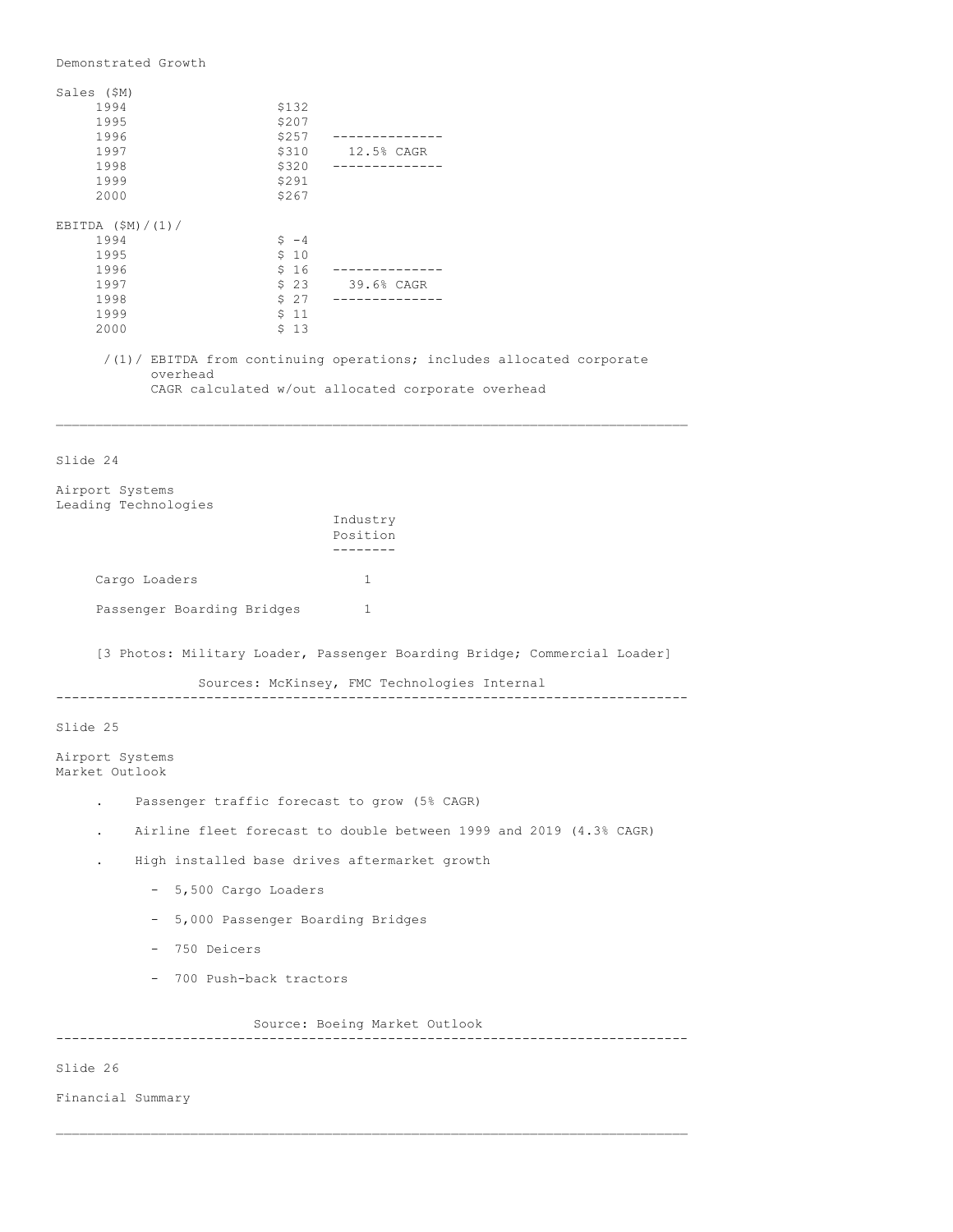Slide 27 [Bar Graph]

Demonstrated Growth --------------

# 11.4% CAGR --------------

Sales (\$M)

Energy Businesses/Airport Systems/FoodTech [intercompany eliminations not shown]

 $\mathcal{L}_\text{max}$ 

|      | Total               | Energy Businesses Airport Systems |       | FoodTech |
|------|---------------------|-----------------------------------|-------|----------|
| 1994 | 980<br>$\mathsf{S}$ | \$<br>460                         | \$132 | \$316    |
| 1995 | \$1,362             | \$<br>769                         | \$207 | \$307    |
| 1996 | \$1,690             | 949<br>\$                         | \$257 | \$470    |
| 1997 | \$2,032             | \$1,144                           | \$310 | \$581    |
| 1998 | \$2,186             | \$1,321                           | \$320 | \$549    |
| 1999 | \$1,953             | \$1,129                           | \$291 | \$537    |
| 2000 | \$1,875             | \$1,037                           | \$267 | \$573    |
|      |                     |                                   |       |          |

Slide 28 [Bar Graph]

Demonstrated Growth<br>EBITDA (\$M)

EBITDA (\$M) -------------- 37.8% CAGR --------------

Energy Businesses/Airport Systems/FoodTech

|      | Total | Energy Businesses Airport Systems |       | FoodTech |
|------|-------|-----------------------------------|-------|----------|
|      |       |                                   |       |          |
| 1994 | \$24  | \$<br>- 9                         | \$(4) | \$18     |
| 1995 | \$53  | \$18                              | \$10  | \$25     |
| 1996 | \$100 | \$47                              | \$16  | \$31     |
| 1997 | \$177 | \$98                              | \$23  | \$57     |
| 1998 | \$194 | \$109                             | \$27  | \$58     |
| 1999 | \$181 | \$106                             | \$11  | \$65     |
| 2000 | \$165 | \$83                              | \$13  | \$69     |
|      |       |                                   |       |          |

From continuing operations; includes allocated corporate overhead Shown excluding special charges --------------------------------------------------------------------------------

Slide 29

Pro Forma Historical Perspective (Dollars in millions, except per share data) Unaudited

> 3 Months Year Ended December 31 Ended ---------------------- ----- 1996 1997 1998 1999 2000 2001 ---- ---- ---- ---- ---- ----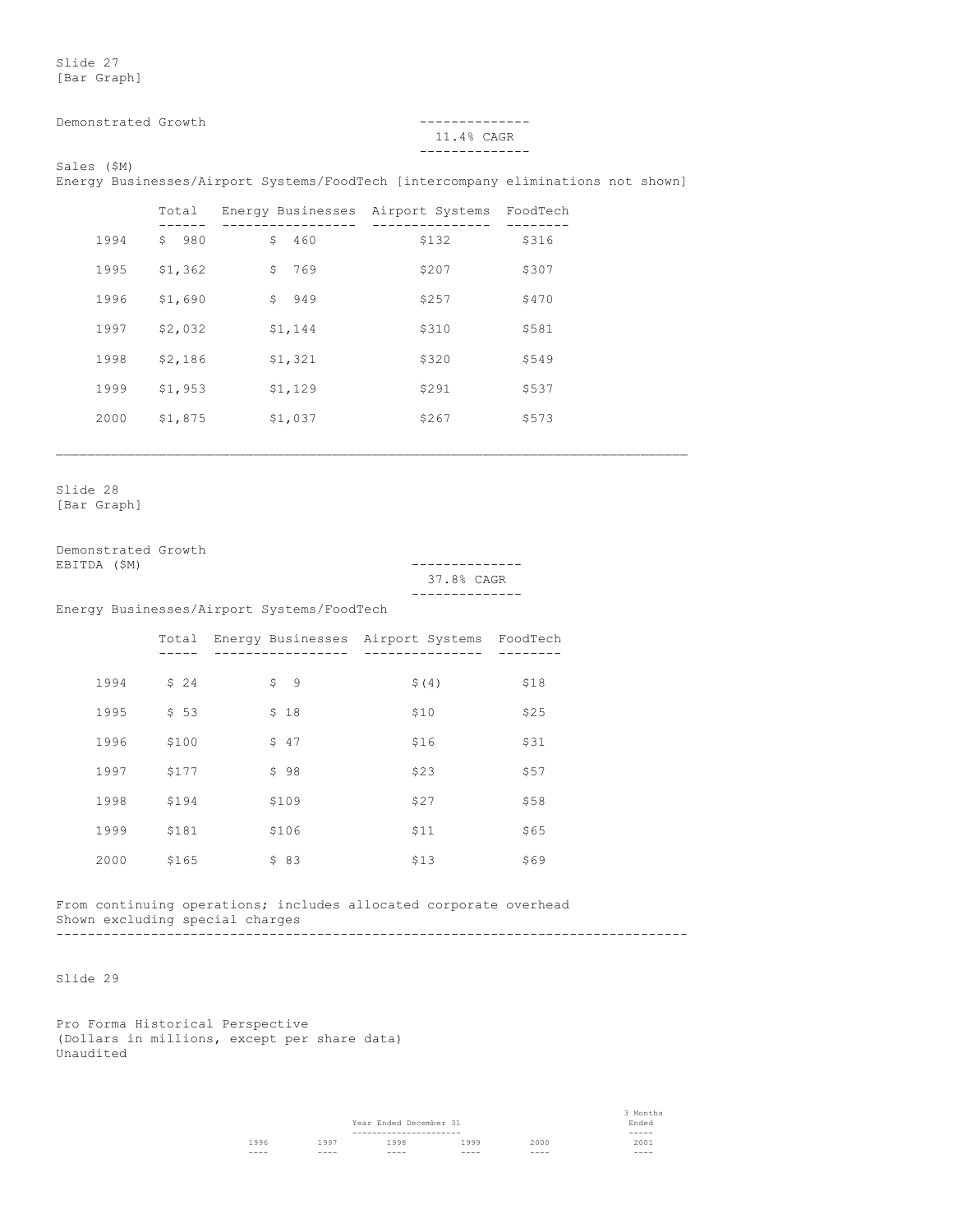| Revenue                 | \$1,690 | \$2,032 | \$2,186 | \$1,953 | \$1,875 | \$429        |
|-------------------------|---------|---------|---------|---------|---------|--------------|
| EBIT ex Special Charges | 35      | 110     | 128     | 119     | 106     | 10           |
| Interest Expense        | 18      | 18      | 18      | 18      | 18      | 5            |
| Profit before Taxes     | 17      | 91      | 109     | 101     | 88      | 5            |
| Taxes                   | 5       | 25      | 30      | 27      | 24      | $\mathbf{1}$ |
| Net Income              | 12      | 67      | 80      | 74      | 64      | 4            |
| Net Income per Share    | \$0.19  | \$1.01  | \$1.21  | \$1.12  | \$0.97  | \$0.06       |

Pro Forma Assumptions

--------------------- \$305.1M debt at 6% interest cost each year 27% tax rate 66M fully diluted shares outstanding Excludes asset impairments and restructuring and other costs and the cumulative effect of changes in accounting principle

Slide 30

# Capitalization

|                           | As of March 31, 2001<br>Pro Forma as Adjusted<br>(unaudited) |                    |
|---------------------------|--------------------------------------------------------------|--------------------|
|                           | \$Μ                                                          | $\approx$          |
| Cash and Cash Equivalents | 12.0                                                         |                    |
| Total Debt                | 305.1                                                        | 4.5%               |
| Stockholders' Equity      | 378.9                                                        | 55%                |
| Total                     | 684.0                                                        | $100$ <sup>2</sup> |

# Slide 31

# High Return on Capital

| 2000<br>Net Inc.<br>(SM)<br>---- | 2000 Average<br>Capital Employed<br>(SM)<br>---- | Net Inc. as a %<br>Average Capital<br>Employed | 2000 Average<br>Capital Employed<br>W/o Goodwill (SM) | Net Inc. as a % of<br>Avg. Capital<br>Employed w/o<br>Goodwill |
|----------------------------------|--------------------------------------------------|------------------------------------------------|-------------------------------------------------------|----------------------------------------------------------------|
| 36<br>Low                        | 2.902                                            | $1\%$                                          | 1,880                                                 | 2%                                                             |
| High<br>94                       | 1,108                                            | $9\%$                                          | 836                                                   | 11%                                                            |
| 96<br>Median                     | 2.103                                            | 7%                                             | 1.392                                                 | 8 <sup>°</sup>                                                 |
| 77<br>FMC Technologies           | 961                                              | 8 <sup>°</sup>                                 | 595                                                   | 13%                                                            |

\_\_\_\_\_\_\_\_\_\_\_\_\_\_\_\_\_\_\_\_\_\_\_\_\_\_\_\_\_\_\_\_\_\_\_\_\_\_\_\_\_\_\_\_\_\_\_\_\_\_\_\_\_\_\_\_\_\_\_\_\_\_\_\_\_\_\_\_\_\_\_\_\_\_\_\_\_\_\_\_

### Data Set

| Baker Hughes   | Schlumberger              |  |
|----------------|---------------------------|--|
| Cooper Cameron | Smith International       |  |
| Dril-Ouip      | Varco International       |  |
| Halliburton    | Weatherford International |  |

Unlevered Net Income adjusted to exclude special & one time charges